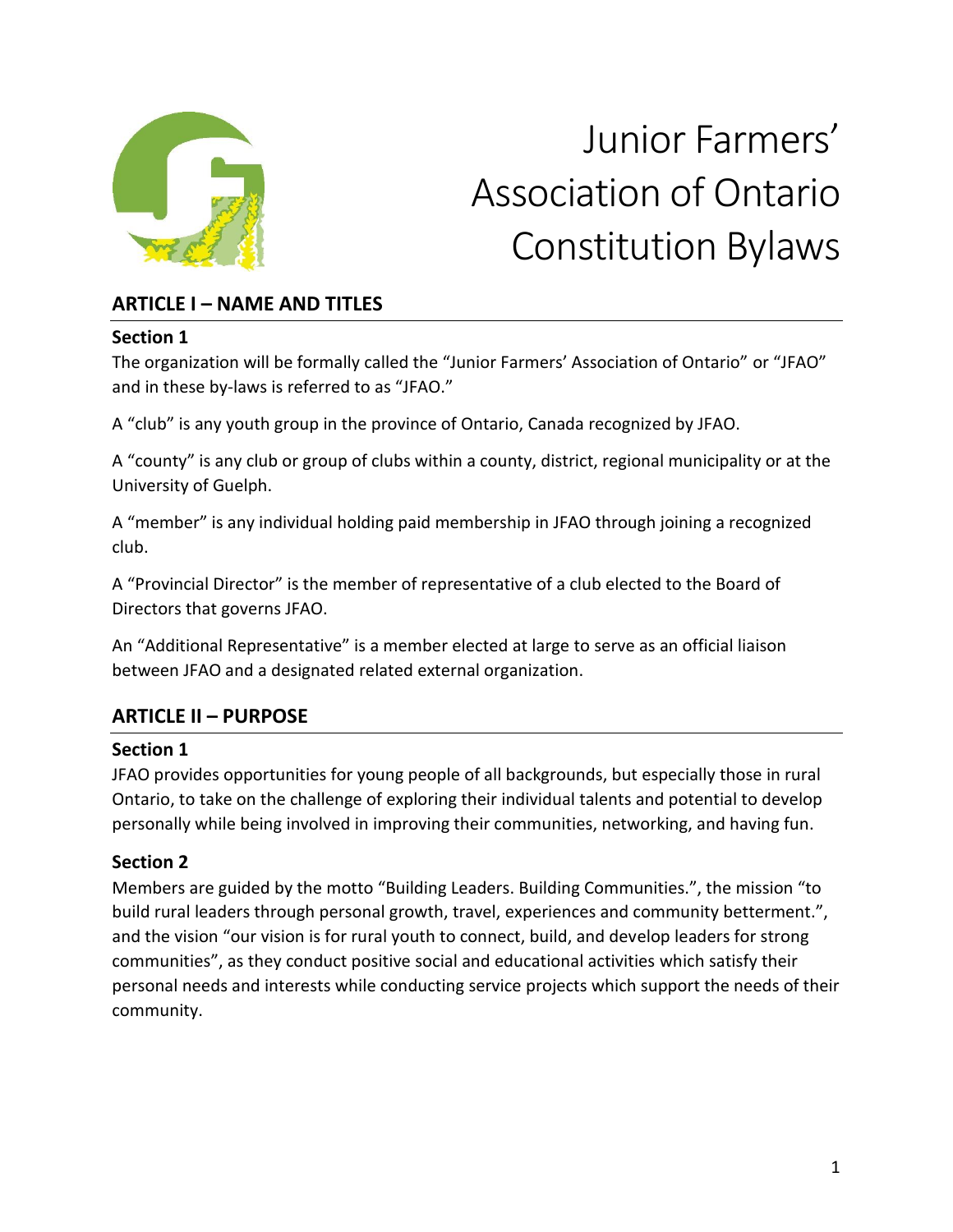Programs and opportunities provided by JFAO and its affiliated clubs help t develop in members a sense of social and environmental responsibility, the ability to provide effective leadership, and an awareness of good citizenship within the community and world around them.

#### **Section 4**

- a) JFAO serves as the means through which the mission and principles may be developed and maintained throughout Ontario.
- b) JFAO provides coordination and leadership to clubs and opportunities to network through a variety of interclub competitions, activities, and exchanges. JFAO gives future leaders a voice in related organizations and the chance to become leaders of today while maintaining a connection with our roots.

# **ARTICLE III – AFFILIATION**

#### **Section 1**

Any group may show its desire to become affiliated with JFAO by paying membership fees for each one of its individual members as prescribed in Article IV and presenting a list of officers to JFAO.

# **Section 2**

Clubs will run activities throughout the year, following the JFAO:

Motto: "Building Leaders. Building Communities."

Mission: "to build rural leaders through personal growth, travel, experiences and community betterment."

Vision: "our vision is for rural youth to connect, build, and develop leaders for strong communities."

#### **Section 3**

To be affiliated with JFAO, each year a club is required to:

- a) Submit a current club photo, labelled with members' names and executive positions, to be used for archiving purposes.
- b) Complete at least one community betterment project.
- c) Complete at least two of:
	- 1) A joint JF/Youth activity, or
	- 2) A conservation project, or
	- 3) An agricultural education activity, or
	- 4) A social engagement club project
- d) Have at least one event published by television, radio, print, or social media.
- e) Submit a minimum of five photos taken during different projects or activities.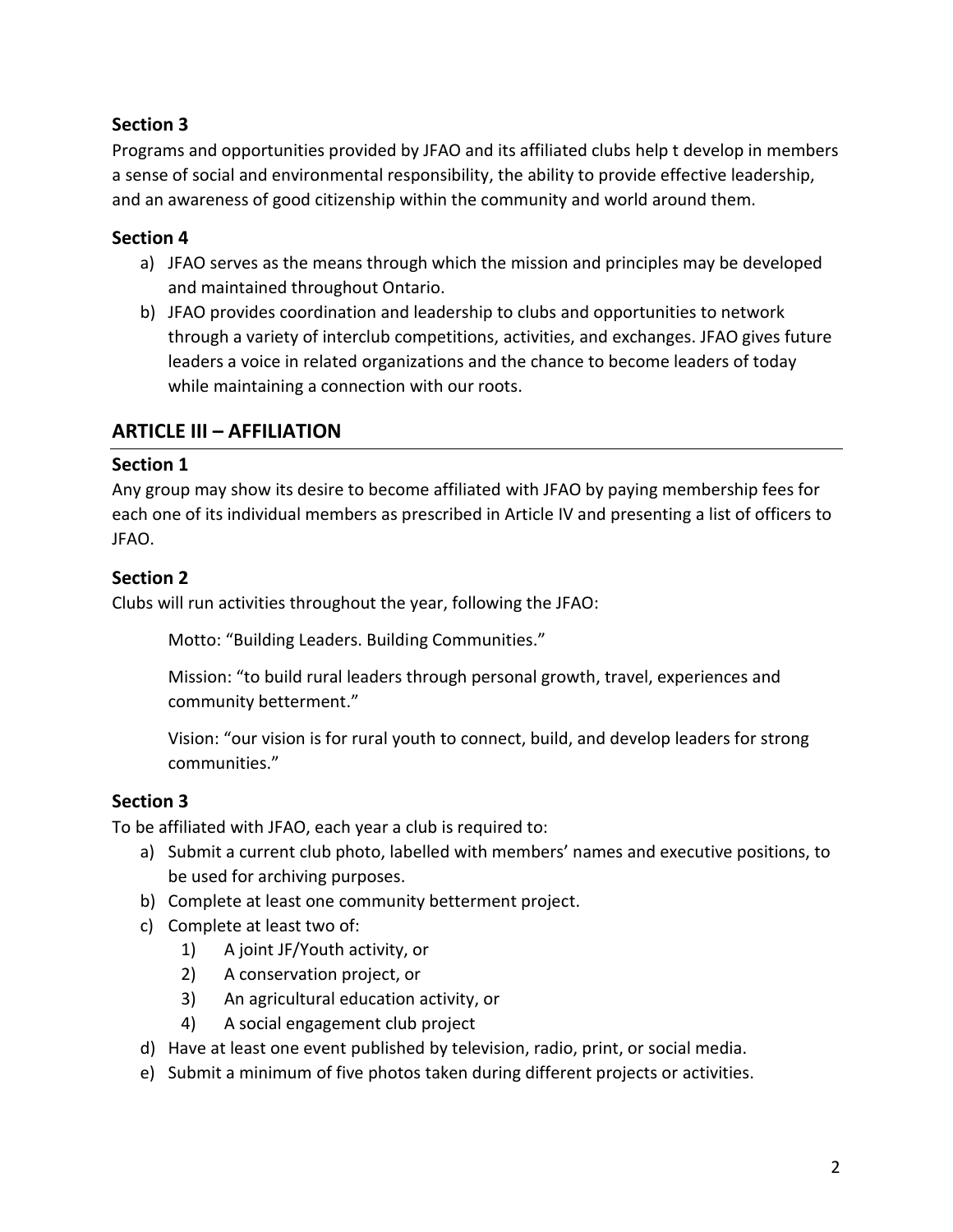- f) (Optional) submit one article (newspaper clipping, photo, or facts) about a past club in the area for archiving purposes.
- g) Have a meeting or part of a meeting on:
	- 1) The structure and purpose of JFAO.
	- 2) Effective club and meeting procedures.
- h) Submit a copy of the official minutes from two club meetings

To be eligible for the full voting rights of affiliation, each club must:

- a) Forward reports on the requirements specified in Section 3 to the President as specified in January.
- b) Have its annual financial statement examined by a person who is not a member. The financial statement must be submitted to the JFAO Executive Director of Finance as outlined in the JFAO Policies.

# **Section 5**

Clubs will cooperate in the carrying out of activities and projects approved by the JFAO Board of Directors.

# **ARTICLE IV – MEMBERSHIP**

# **Section 1**

A membership card or current year sticker will be issues to each member, providing that member has reached 15 years of aged and not exceeded 29 years of age by January 1 of the current year.

# **Section 2**

- a) Memberships are effective from the date of attainment to the conclusion of March Conference the following year.
- b) All club members must be paid members of JFAO. Clubs may choose to offer their own associate memberships to members of other clubs or to retired alumni only, on the understanding they are not covered by provincial insurance unless recruited by volunteers.

- a) The price of membership will be determined by the Board of Directors each November.
- b) Membership fees will be discounted for returning members during the month of January, which will be known as Membership Month, by an amount determined by the Board of Directors.
- c) First year members will receive a new member's rate for the entire year, as determined by the Board of Directors.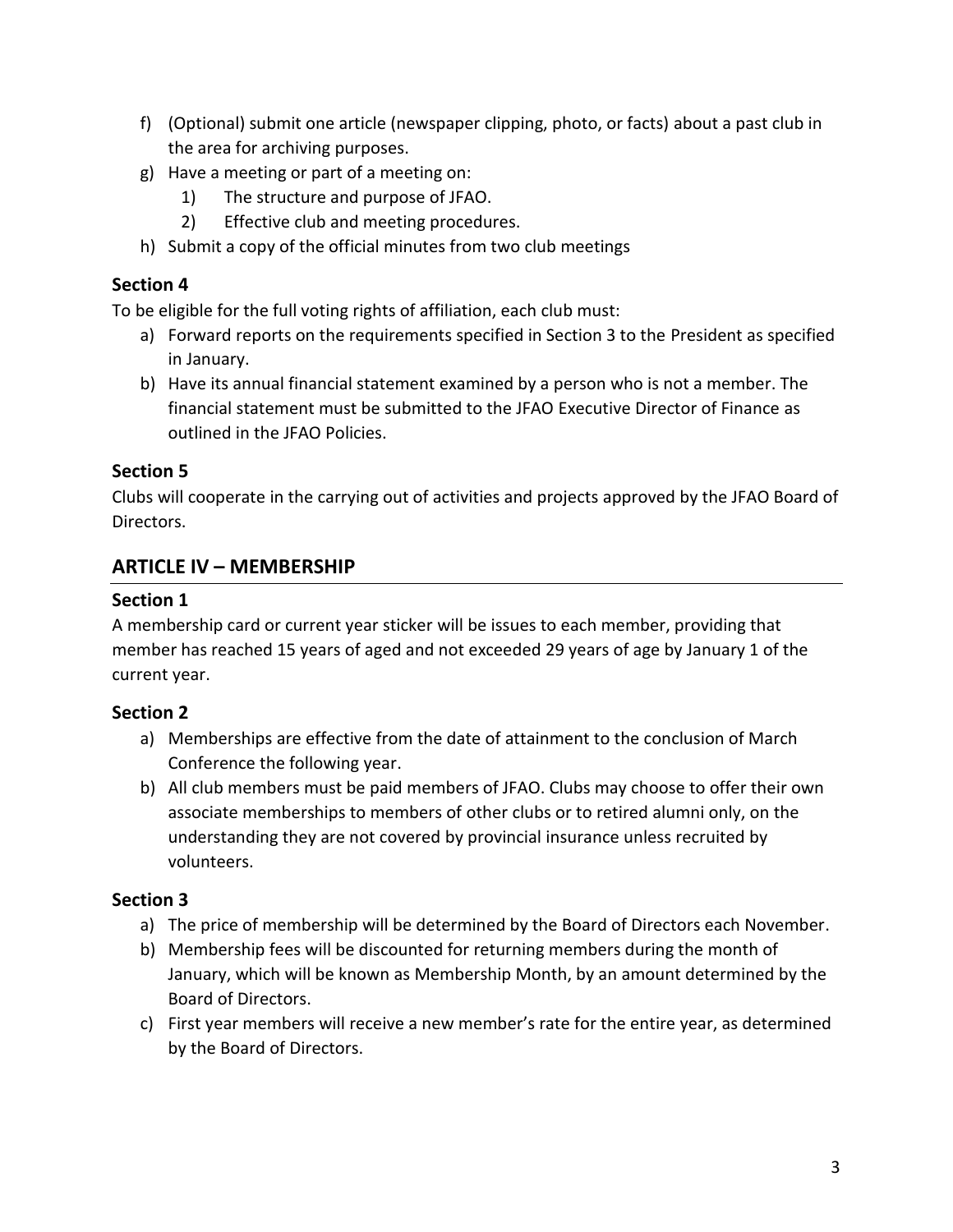Membership fees will be accepted at any time during the year from new clubs and clubs who have additional members willing to join.

# **Section 5**

Membership fees will not be accepted from clubs affiliated in the previous year who did not meet the affiliation requirements as outlines in Article 3, Section 3 without approval by the Board of Directors.

# **ARTICLE V – BOARD OF DIRECTORS AND ITS DUTIES AND POWERS**

#### **Section 1**

- a) Voting members of the Board of Directors will be the Provincial Directors and Executive Directors.
- b) Provincial Directors from clubs who have not completed the affiliation requirements within the past year will not be eligible to vote until all requirements are completed as specified in Article III.

# **Section 2**

- a) Each club will annually elect from its membership a Provincial Director who will take office one day following ratification by the membership at the JFAO Annual General Meeting/
- b) Clubs within a county may choose to elect one Provincial Director to sit on the Board of Directors on their collective behalf.

# **Section 3**

- a) Each Provincial Director will assist with JFAO programs by promoting and organizing involvement within their own county, and as requested to by committees of JFAO as soon as they are aware of them.
- b) In the event a Provincial Director cannot properly fulfill the cuties of the term of office, the JFAO President will request that club appoint a new Provincial Director.

# **Section 4**

The Board of Directors will meet at least five times over the course of each year to oversee the operations of JFAO and provide direction for the executive and employees.

- a) Provincial Directors or a club-approved alternate will attend all meetings of the Board of Directors.
- b) Both the outgoing and incoming Provincial Directors (or substitutes) should attend the JFAO Annual General Meeting. A past president will install the Board into office during the annual banquet following its ratification at the JFAO Annual General Meeting.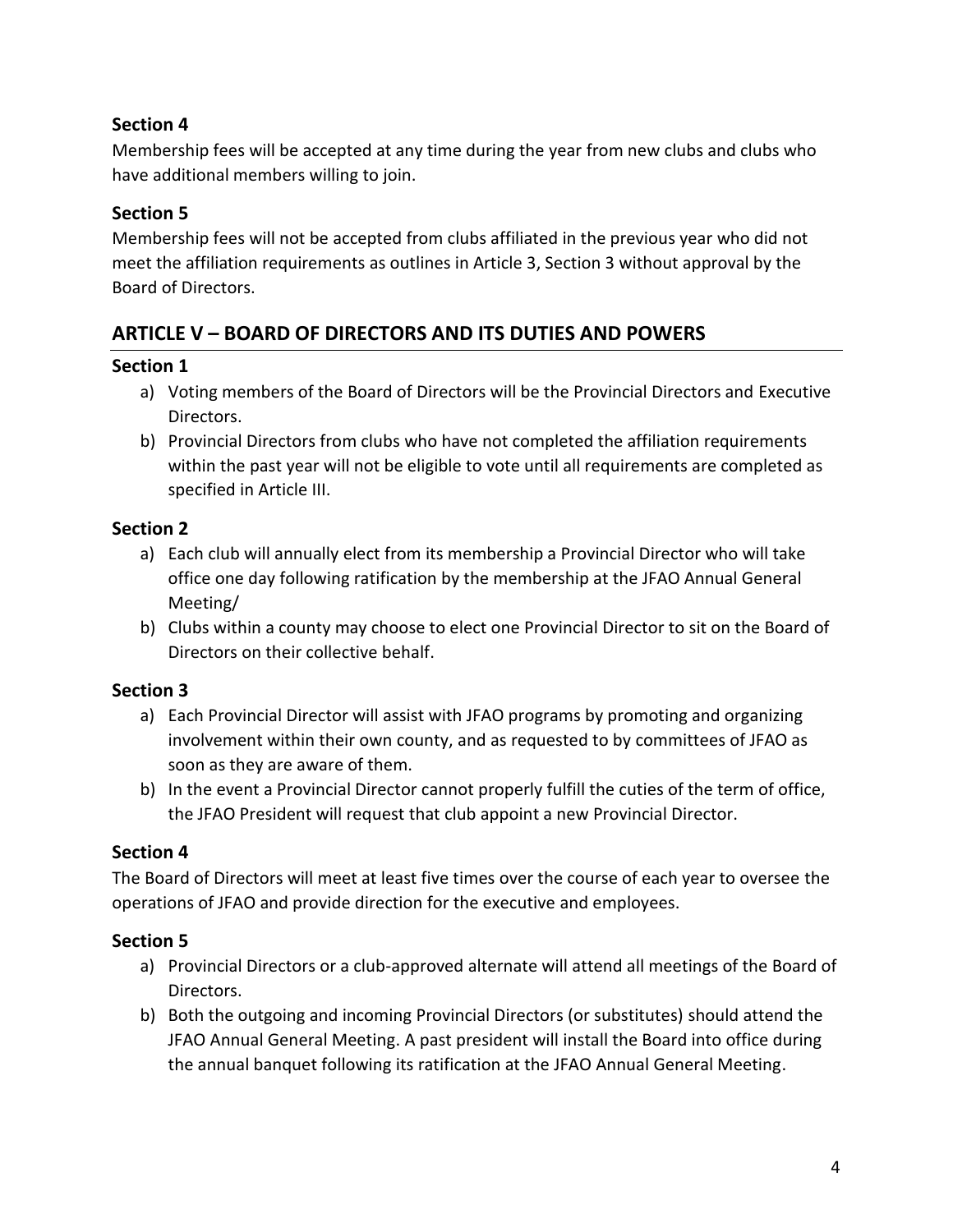The Board of Directors has the power to refuse any affiliated or non-affiliated group or individual permission to use logos containing the provincial JFAO logo or crest, the titles JFAO, JF, "Junior Farmer Member", "Junior Farmer Club" or "Junior Farmers' Association", where that affiliated group or individual is not acting in the best interest of JFAO.

# **Section 7**

The Board of Directors, with the approval of the Executive Committee, may delegate its powers to any committee with full power to act provided that any action taken as a result is confirmed at the next Board of Directors' meeting.

# **ARTICLE VI – EXECUTIVE COMMITTEE AND ITS DUTIES AND POWERS**

# **Section 1**

The Executive Committee has the power to act on behalf of the Board of Directors in any business which may arise between meetings of the Board of Directors.

# **Section 2**

Voting members of the Executive Committee will be the President and seven Executive Directors.

# **Section 3**

The Officers of JFAO will be the President, Past President, and Executive Director of Finance.

# **Section 4 – President**

- a) The term of this office will be one year and a person holding this office will not be reelected.
- b) The President will preform all the duties usually pertaining to this office and ensure the bylaws and policies of JFAO are followed. The President will be an ex-officio member of all committees and chair the Awards and Recognition Committee and the Nominations and Resolutions Committee.
- c) The President in consultation with the Executive will be the official voice of JFAO.

# **Section 5 – Past President**

- a) If the President is absent or unable to act, the President's duties will be carried out by the Past President and vice versa.
- b) If the office of President becomes vacant, the Past President will automatically assume the role of Acting President in addition to their normal duties until the next Annual General Meeting.
- c) The Past President will chair all Board of Directors' meetings including the Annual General Meeting. It will be the duty of the Past President to be at all JFAO meetings and also chair the Operations, Policies and Procedures Committee, the Executive Committee, and act as executive liaison to the Competitive Events Committee.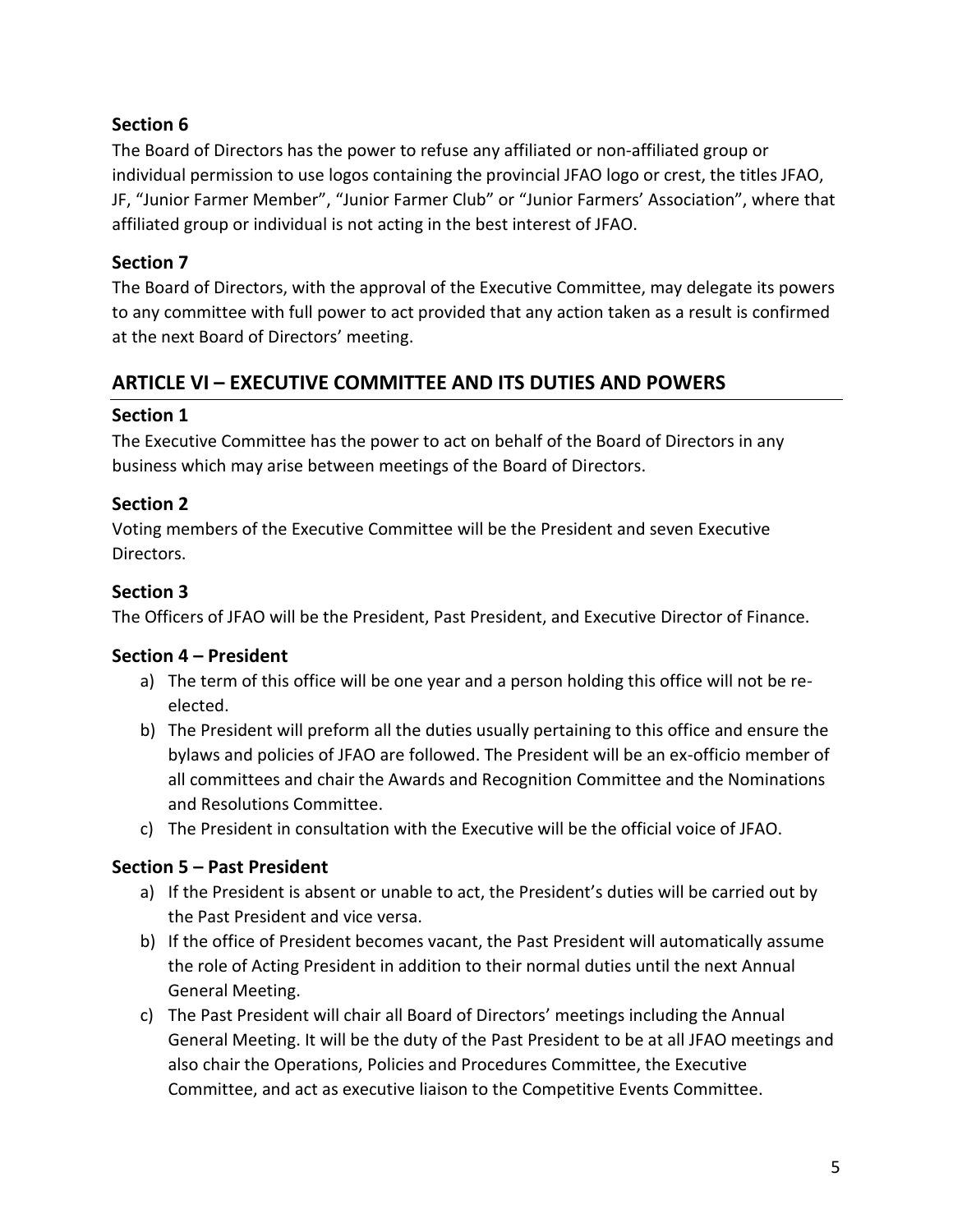#### **Section 6 – Executive Directors**

- a) Executive Directors will be elected for a one-year term and may be re-elected.
- b) It will be the duty of the Executive Directors and Zone Directors to be at all meetings of JFAO and perform all duties referred to in their job descriptions, including overseeing their respective committees.
- c) The Executive Director of Finance will oversee all financial aspects of JFAO, including preparation and maintenance of the yearly budget, ensuring records are kept of all financial transactions, and maintenance of the JFAO databases. They will chair the Finance Committee.
- d) The Executive Director of Communication will be responsible for the Overall internal and external marketing of JFAO, including publications for members, alumni, external stakeholders, and partners. They will be consulted by the Board and committees on all communication and marketing related to JFAO, and chair any committee established with a focus on communications.
- e) The Executive Director of Programming will be responsible for overseeing all JFAO programming, including personal/leadership development and agricultural programming. They will chair any committee established with a focus on Programming.
- f) The Executive Director of Community and International Programs (CIP) will be responsible in overseeing the JFAO Exchange program, Century Farm Sign program, Gate Sign program, and additional programs that allow JFAO to connect with communities within Ontario and abroad. The Executive Director of Community and International Programs would also be responsible for collaborating with the Ontario Federation of Agriculture and 4-H Ontario and other similar organizations. They will chair any committee established with a focus on community.
- g) One Zone Director will be elected from each of the three JFAO Zones. Zone Directors will work with clubs within their zone to ensure effective communication is occurring between the province and the local clubs. The Zone Directors will also share a portfolio with an elected named Executive Director. Duties of Zone Directors will rotate annually, as dictated by policy.

#### **Section 7 – Removal of an Executive Director**

- a) In the event two or more members of the Board of Directors have reason to believe an Executive Director is not fulfilling the duties of his/her role, they will submit a list of specific deficiencies in confidence to the chair of the Board of Directors no later than one month prior to the next board meeting. The chair will immediately discuss those deficiencies in a constructive manner with the Executive Director in question.
- b) The Director may immediately submit a letter of resignation to the chair, upon which notice will be given to all clubs of a by-election at the next meeting, or the Director will agree to work to resolve the issues before the next meting of the board.
- c) A 2/3 majority vote of the board on a motion to remove a director from office is required.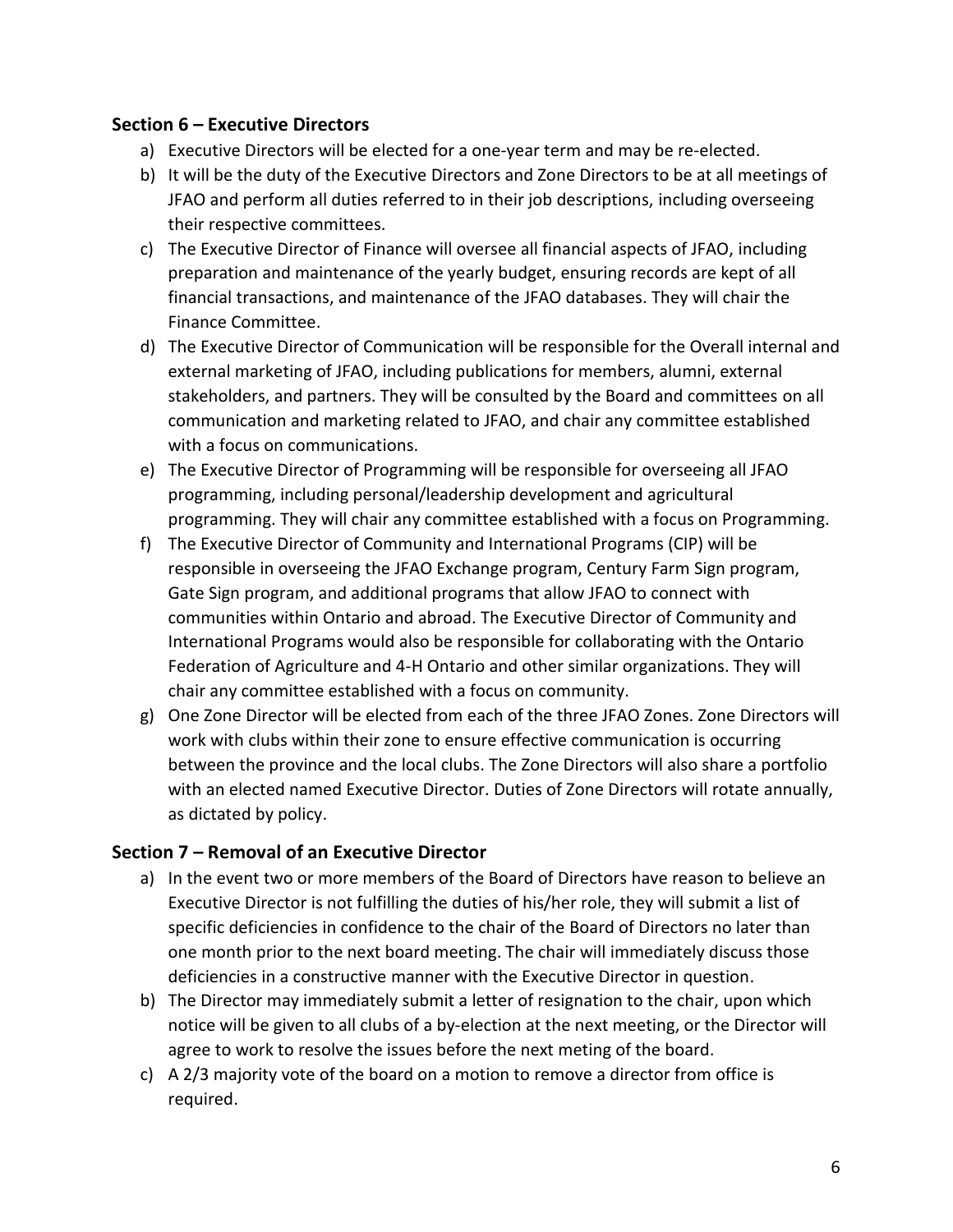d) Any Executive Director removed by a 2/3 majority vote will be ineligible to stand for reelection to the executive for six months following the vote.

# **Section 8 – JFAO Office**

- a) The JFAO Office will keep records of business transacted at all meetings of the Executive Committee, the Board of Directors, and all committees, and will also keep a copy of all official correspondence.
- b) Employees will remain in office at the discretion of the Executive Committee and Board of Directors.

# **ARTICLE VII – ADDITIONAL REPRESENTATIVES**

#### **Section 1**

- a) At each Annual General Meting, designated Additional Representatives will be elected for one-year terms and may be re-elected:
	- 1) Ontario Federation of Agriculture (Agricultural Awareness)
	- 2) 4-H Ontario (Members' Programs)
	- 3) Social Media (Public Relations)
- b) The timing of the start and end of the term for specific positions will be determined in consultation with the external organization.

#### **Section 2**

Additional Representatives will report to the executive liaison of the committee most relevant to their organization.

# **ARTICLE VIII – ELIGIBILITY**

#### **Section 1**

- a) To be eligible to become the President, one must have been a member in good standing for a minimum of three years and have shown involvement at the provincial level.
- b) To be eligible to become an Executive Director, one must have been a member in good standing for a minimum of two years and have shown involvement at the provincial level.

- a) Provided it has met the requirements outlined in Article III within the past year, each affiliated club will be represented by a Provincial Director who will make nominations and vote for the Executive Committee and additional representatives. That person or a substitute must have attended 60% of designated JFAO functions and Board of Directors' meetings in the previous year, and been present for two-thirds of the time as recorded in the minutes.
- b) If a Provincial Director or alternate cannot attend the required number of Board of Directors' meetings and designated JFAO functions or Standing Committee meetings, the eligibility of that person will be at the discretion of the Officers.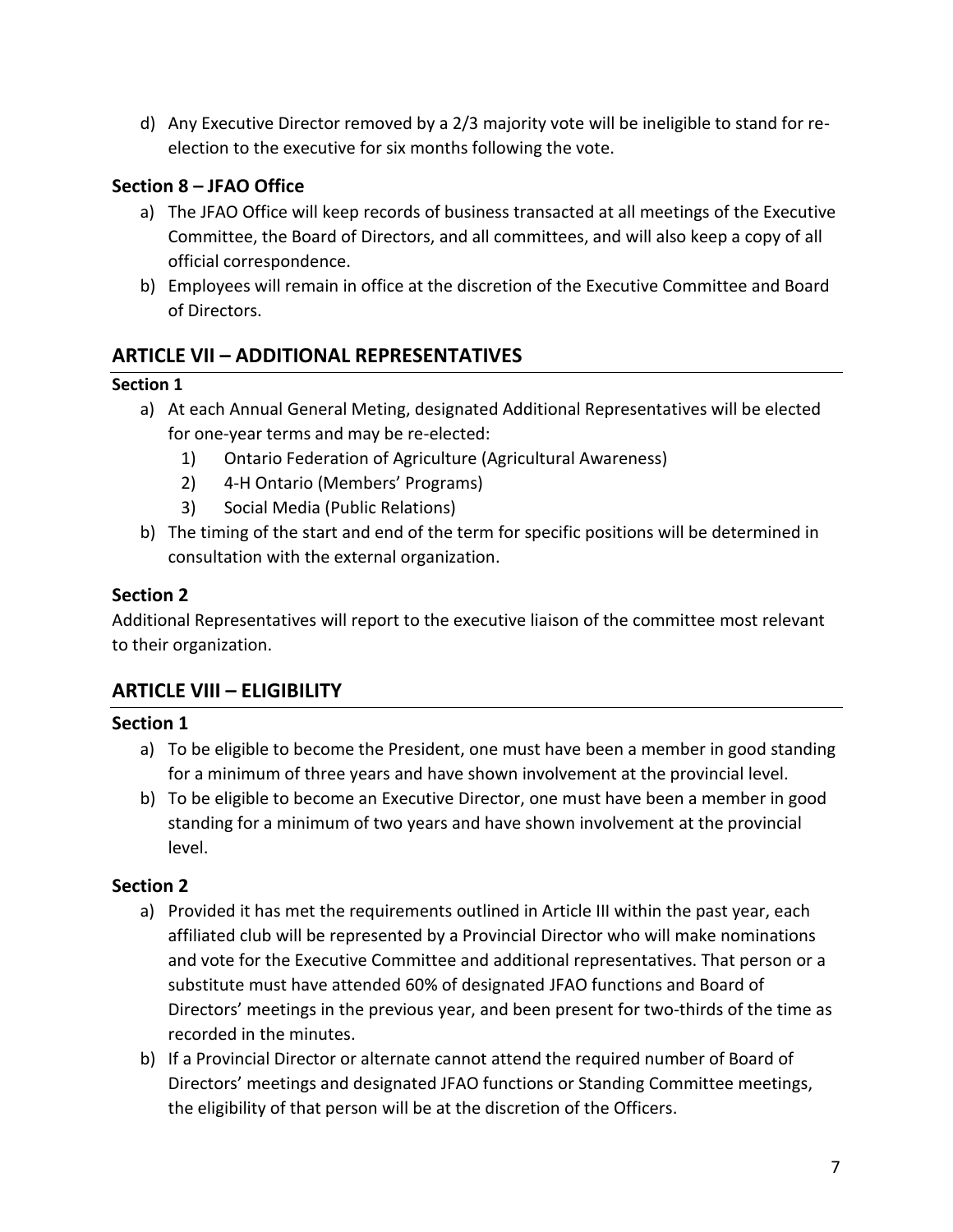- c) An Executive Director must have attended 75% of designated JFAO functions, Board of Directors' meetings, and Executive Committee meetings in the previous year and been present for two-thirds of the time as recorded in the minutes to be eligible for and to be able to nominate and vote in elections.
- d) Designated JFAO functions will be programs where Provincial Director support may be necessary. They will be designated at the first meeting of the Board of Directors following the Annual General Meeting.

- a) Anyone who has been a member in good standing at least one year is eligible to be a designated Additional Representative.
- b) To be eligible to stand for re-election, designated additional representatives must attend or submit a report to 75% of JFAO Board of Directors' meetings and attend twothirds of the meetings required of them by the organization they liaison with as recorded in the minutes.
- c) A member may hold only one Additional Representative or Executive position at a time.

# **ARTICLE IX – PROCEDURE IN ELECTING THE EXECUTIVE COMMITTEE AND ADDITIONAL REPRESENTATIVES**

#### **Section 1**

- a) For the election of President, Executive Directors, and Additional Representatives, the Chairperson will be the Past President of JFAO.
- b) The nomination period will open following the first board meeting of the calendar year. Nominations will be accepted from eligible voting members of the outgoing Board of Directors. Once the nominator has met the eligibility requirements specified in Article VII, nominations may be made by informing the Chairperson of the name of the candidate for each position.
- c) Upon request, a current list of eligible members as specified in Article VII will be approved by the chair and made available by the JFAO Office to nominators at any time during the nomination period.

- a) All nominees will be reviewed by the Chairperson or designate who will confirm their eligibility prior to voting, and the nominator allowed to nominate a new candidate should their original choice be ineligible or decline to stand.
- b) The Chair will make available the names of candidates confirmed to date beginning March 1<sup>st</sup>. Nominations will continue to be accepted until the Friday before the AGM.
- c) The final list of nominees for each position will be read out and posted during Annual General Meeting. Up to five additional eligible nominations will be accepted vocally from the floor of the AGM, but must be seconded by a current member of the Board of Directors.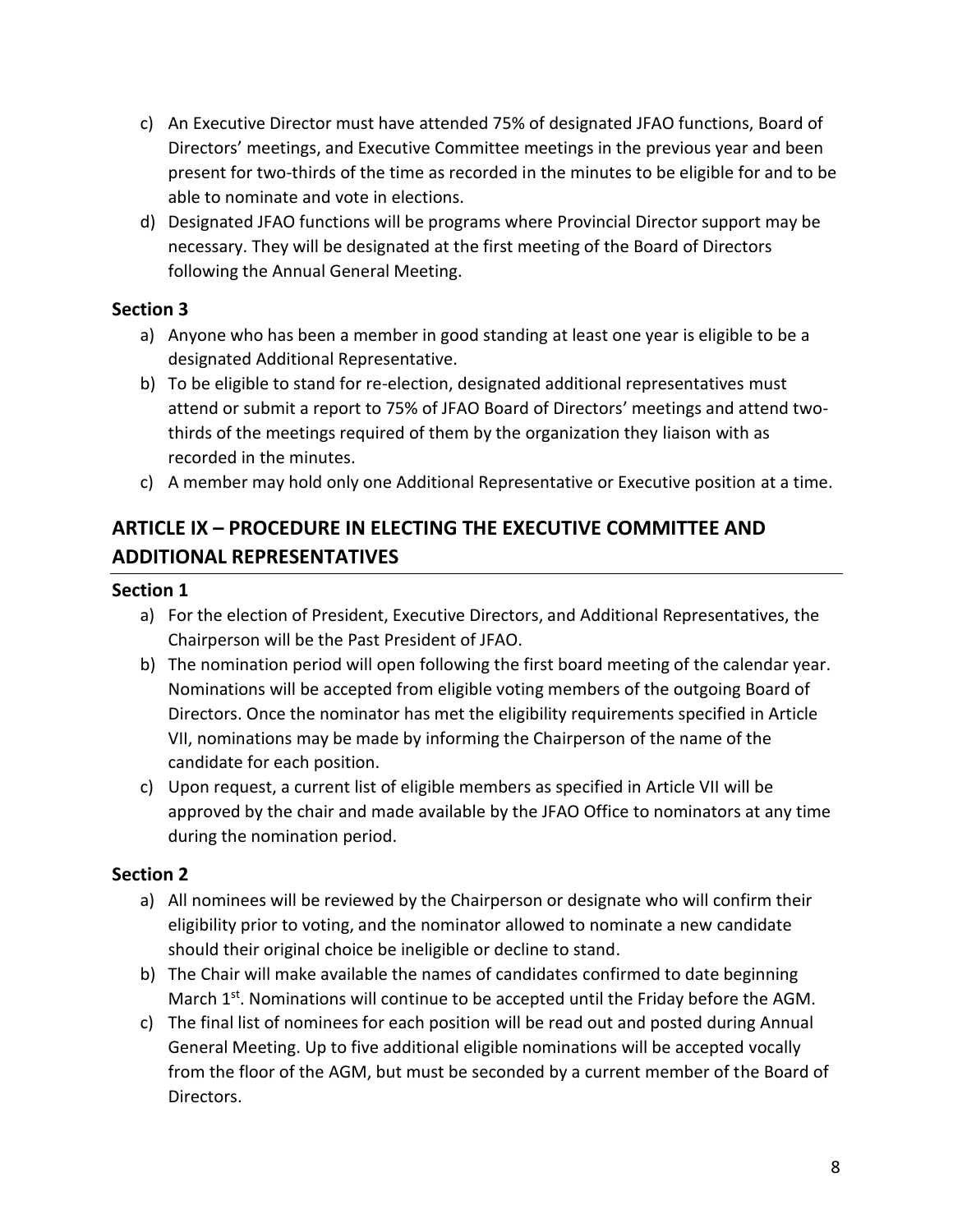d) Voting will be by secret ballot from the floor. Any candidate or someone acting on their behalf may make a three-minute speech before the voting takes place.

# **Section 3**

- a) Should there be five or more candidates standing for any position, subsequent ballots will be taken, and the two receiving the fewest votes after each ballot will be eliminated.
- b) In any other case, subsequent ballots will be taken, each time eliminating from the ballot the person's name who receives the fewest votes, until one candidate receives a majority of the ballot.
- c) If a tie occurs in voting between the final two candidates, the Chairperson will break the tie.
- d) At no time will there be an announcement of the number of votes received by a candidate on any ballot.
- e) In the event only one person stands for election, that person must be ratified by a 2/3 majority vote of the eligible members of the outgoing Board of Directors as specified.

# **Section 4**

If a new President of any Executive Director is an incoming Provincial Director, that club will select a new Provincial Director and inform JFAO as soon as possible. The Past President may not serve as a Provincial Director during their term.

# **Section 5**

The retiring President will be confirmed as Past President. After holding the office of Past President for one year, a person will be eligible to stand for election as an Executive Director after at least on additional year has passed, on the condition that no one else is standing for the position after the first round of nominations.

# **Section 6**

If a vacancy occurs in the Executive Committee or in an Additional Representative position, notice will be given to all clubs, and an eligible member, as designated in Article VIII, will be elected at the next meeting of the Board of Directors to fill the vacancy.

# **ARTICLE X – ANNUAL GENERAL MEETING**

# **Section 1**

The Annual General Meeting will be open to all JFAO members, and will be held in March each year as determined by the Executive Committee, to receive reports of Officers and committees relating to the ongoing activities and management of JFAO and to consider resolutions.

# **Section 2**

a) Clubs will endeavour to send members as delegates to the Annual General Meeting of JFAO.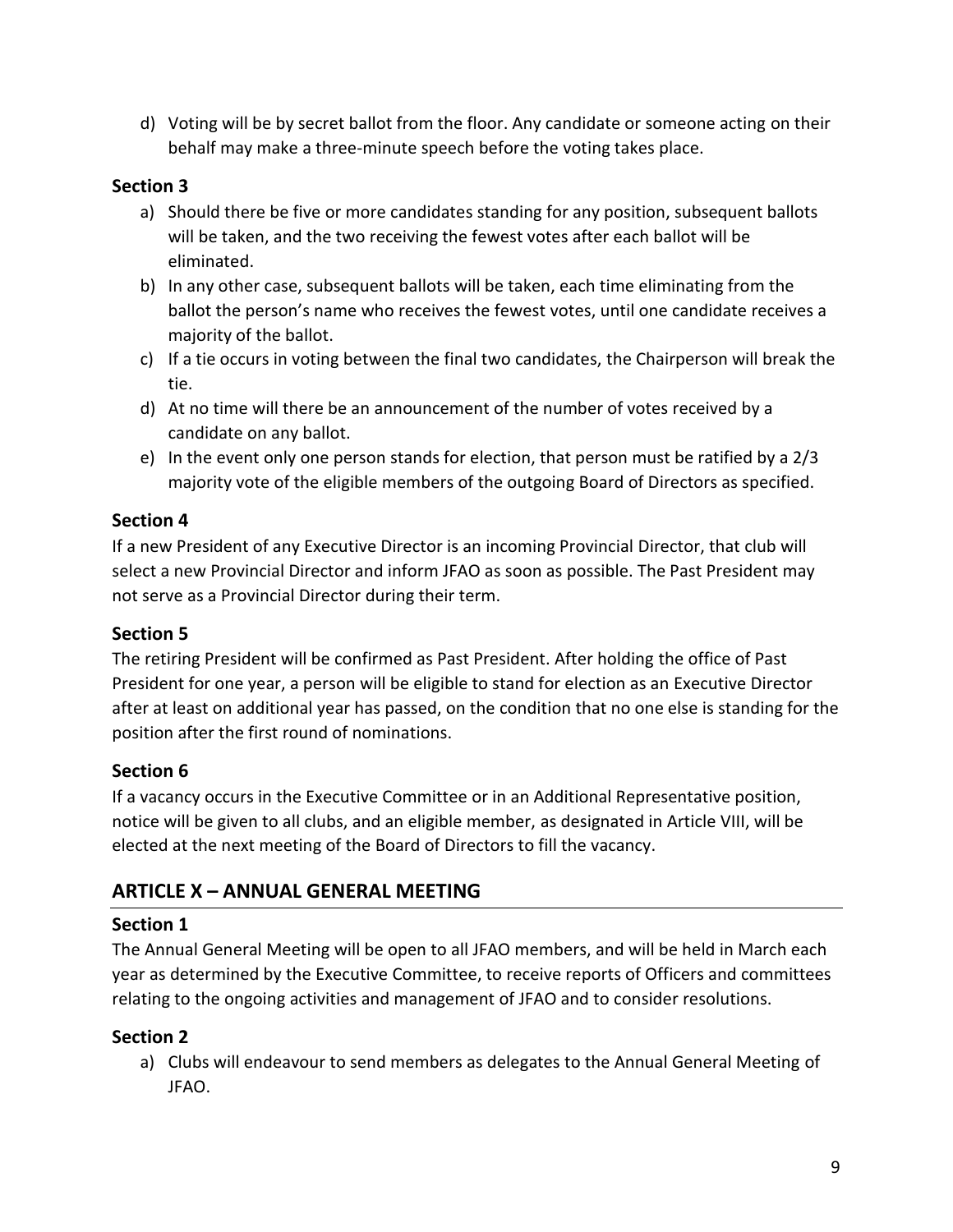b) Each club will be allotted a number of delegates who have the right to vote at the Annual General Meeting. This number may be altered yearly by the Policies and Procedures Committee based on the membership totals in each club.

#### **Section 3**

The Annual General Meeting of clubs and counties will be held during November, December or January in order to maintain a standard yearly program throughout JFAO.

# **ARTICLE XI – QUORUM**

#### **Section 1**

Fifty percent plus one (50% + 1) of the voting members of the Board of Directors will constitute quorum at any meeting of the Board of Directors.

#### **Section 2**

Two thirds (2/3) of the voting members of the Executive Committee will constitute quorum at any Executive Committee meeting.

#### **Section 3**

Two thirds (2/3) of the voting delegates will constitute a quorum at the Annual General Meeting.

#### **ARTICLE XII – COMMITTEES**

#### **Section 1**

- a) JFAO programs and activities may be organized and run by Standing Committees appointed by the Executive Committee and the Board of Directors. Standing Committees include
	- 1) Members' Programs
	- 2) Awards and Recognition
	- 3) Travel and Hospitality
	- 4) Public Relations
	- 5) Agricultural Awareness
	- 6) Competitive Events
- 7) Finance
- 8) Fundraising
- 9) Operations
- 10) Policies and Procedures
- 11) Nominations and Resolutions

Ad hoc committees will be specifically appointed to oversee individual projects or events when appropriate.

- b) All Standing Committees will consist of a chairperson and at least two other members.
- c) All JFAO members are eligible to be members of a committee.
- d) Members of the Board of Directors will also serve as Standing Committee members.
- e) To be eligible to become a Standing Committee Chairperson, a member must have one year's experience as a member of a Standing Committee.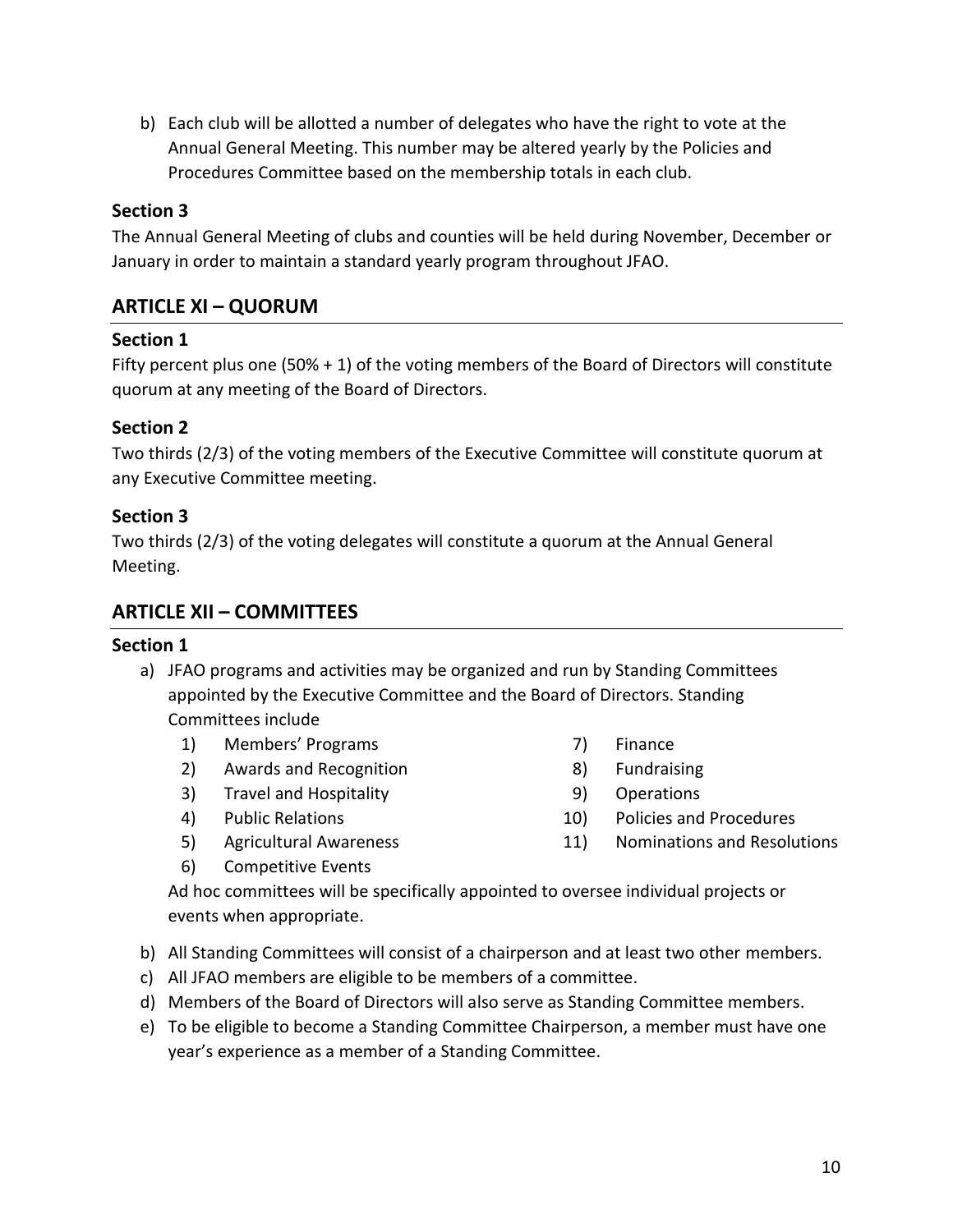# **ARTICLE XIII – INSURANCE**

#### **Section 1**

Payment of membership fees will provide members with liability insurance coverage under JFAO's insurance policy.

# **Section 2**

Members of new clubs will be insured during their start up year once their membership fees are received.

# **SECTION XIV – ACCOUNTS AND FINANCE**

# **Section 1**

All funds will be kept in a Chartered Bank or Credit Union in the JFAO name and all accounts will be paid by cheque issues using the JFAO name and signed by any two of the President, Past President, or Executive Director of Finance.

# **Section 2**

JFAO may accept grants or any other financial assistance from appropriate outside sources for the purpose of carrying on projects, the running of JFAO, or for other purposes deemed advisable by the Executive Committee.

# **Section 3**

No member will take advantage of any undue personal financial gain from the operation of JFAO programs. All profits earned or received will be used to improve JFAO programs and operation or for charitable purpose.

# **Section 4**

If JFAO is required to cease operation any assets will be given to a charitable organization as outlined by the Canada Revenue Agency, after payment of any debts and obligations.

# **Section 5**

The terms and conditions of the JFAO 50<sup>th</sup> Anniversary Endowment Fund will be outlined in the fund's Memorandum of Understanding, attached to this constitution as Appendix A.

- a) For further clarity, interest may only be removed or borrowed from the JFAO 50<sup>th</sup> Anniversary Endowment Fund with a 2/3 majority vote by the Board of Directors, except in the case that JFAO ceases operation.
- b) No amount of principal may be removed from the fund.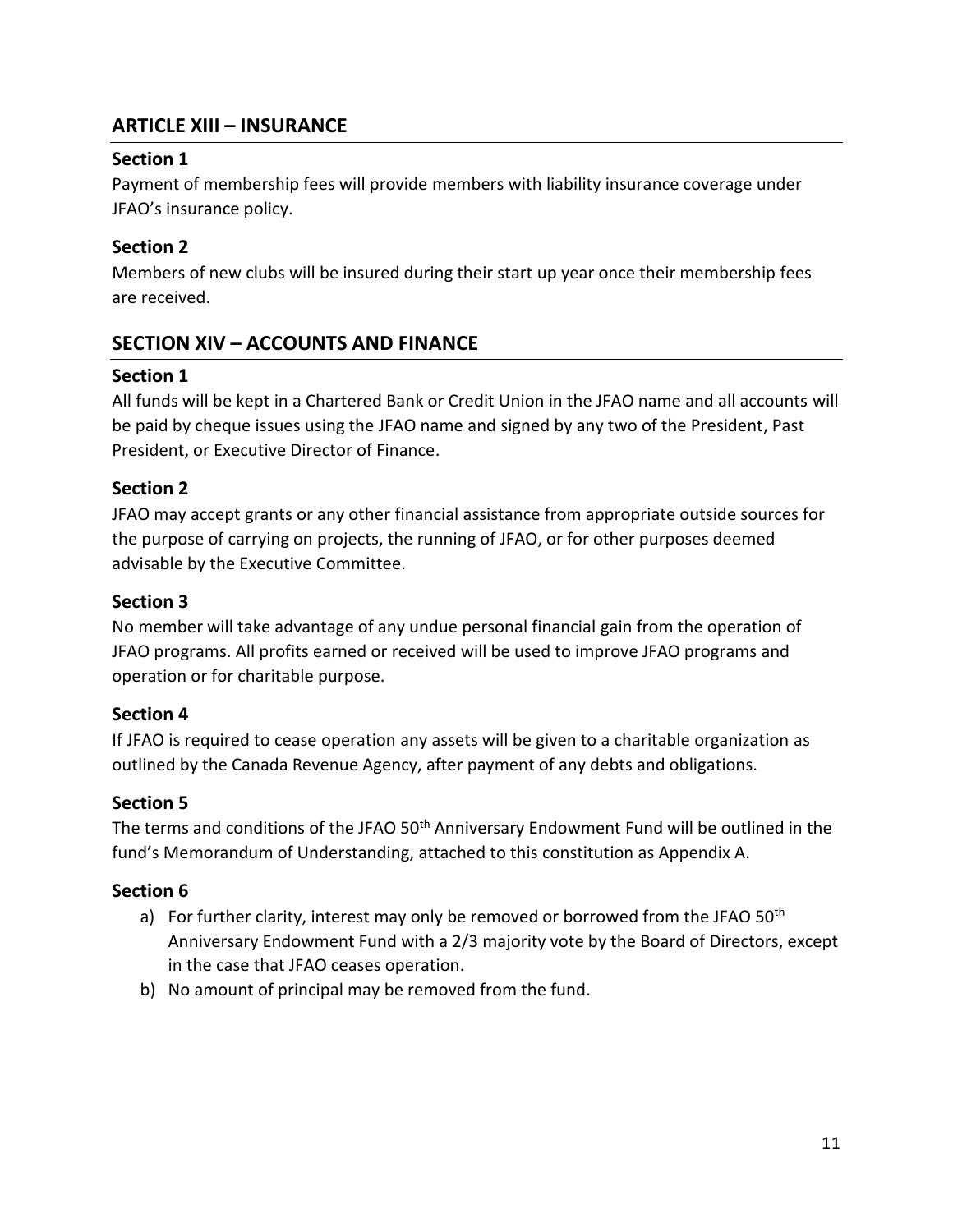# **ARTICLE XV – AUDIT**

#### **Section 1**

An auditor who is not a member will be appointed annually at the Annual General Meeting by the Board of Directors.

# **Section 2**

The financial records of JFAO will be examined at the end of each financial year and verification of this examination will be included with the year-end financial statement presented at the Annual General Meeting.

#### **Section 3**

The financial year of JFAO will be January 1 to December 31 inclusive.

# **ARTICLE XVI – RESOLUTIONS**

#### **Section 1**

Business to be discussed or acted upon by JFAO will be forwarded in the form of resolutions from clubs to the JFAO office and will be considered by the Nominations and Resolutions Committee and the Executive Committee within one month or by delegates to the Annual General Meeting.

#### **Section 2**

Resolutions not considered by the Nominations and Resolutions Committee to be in the best interest of JFAO or its work may still be presented from the floor at the Annual General Meeting by the club who forwarded the resolutions.

# **Section 3**

The Nominations and Resolutions Committee, without changing the meaning, may reword a resolution or combine resolutions of a similar nature.

#### **Section 4**

Once passed, each resolution will be forwarded to the next meeting of the appropriate committee or the Board of Directors for discussion.

# **ARTICLE XVII – GEOGRAPHICAL DIVISIONS**

#### **Section 1**

The counties, districts, and regional municipalities of the Province of Ontario, and the University of Guelph will be grouped to form Zones as follows:

**West:** Brant, Bruce, Chatham-Kent, Elgin, Essex, Haldimand, Hamilton (Wentworth), Huron, Lambton, Niagara, Norfolk, Middlesex, Oxford, Perth.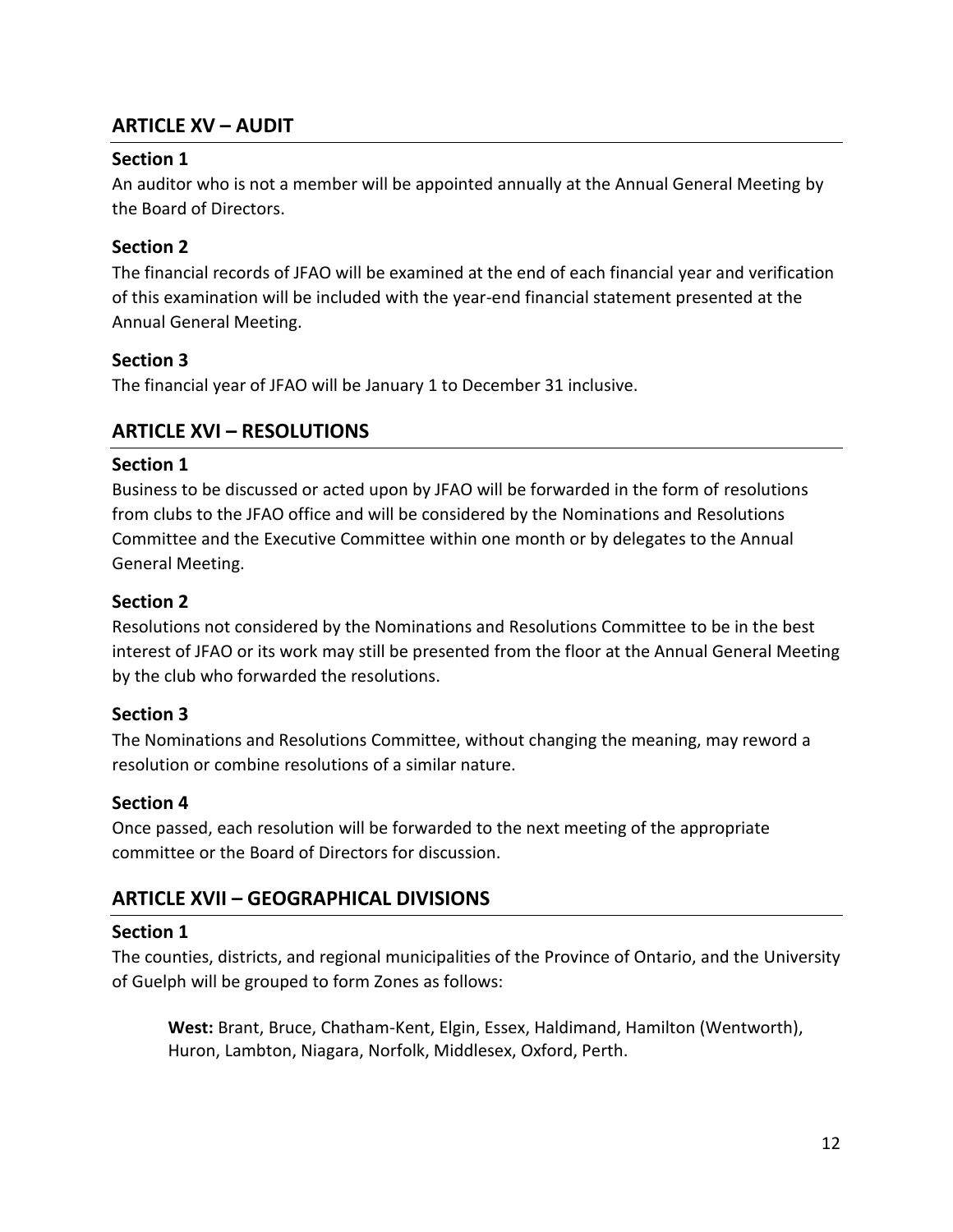**Central:** Algoma, Dufferin, Durham Region, Grey, Haliburton, Halton, Kawartha Lakes, Kenora, Manitoulin, Muskoka, Northumberland, Parry Sound, Peel, Peterborough, Rainy River, Simcoe, Sudbury, Thunder Bay, Toronto, Brant, Wellington, York.

**East:** Cochrane, Dundas, Frontenac, Glengarry, Hastings, Lanark, Leeds & Grenville, Lennox & Addington, Nipissing, Ottawa(Carleton), Prescott & Russell, Prince Edward, Renfrew, Stormont, Timiskaming.

#### **Section 2**

The practical day to day operation of JFAO as laid out in these bylaws will be clarified further in the JFAO Policies and Procedures or other specified documents. In any conflict, these bylaws will take precedence until a vote is held at the next Annual General Meeting.

# **ARTICLE XIX – AMENDMENTS**

#### **Section 1**

- a) These by-laws may be amended at the JFAO Annual General Meeting by a two thirds (2/3) majority vote of the delegates present provided the proposed amendment has been submitted in writing to the JFAO Office before the first Board of Directors' meeting of the year, and to each member of the Board of Directors at least one month prior to the Annual General Meeting at which it will be considered.
- b) Prior to presentation at the Annual General Meeting, the Policies and Procedures Committee reserves the right to rephrase and group similar amendments together for consistency and better organization, provided the intent is not altered.

# **Section 2**

All approved amendments to these bylaws will be effective immediately. Amendments will be vote on prior to the elections at the Annual General Meeting.

# **Amended**

17/2/59 7/3/67 22/3/74 27/3/81 14/3/86 20/3/92 21/3/97 22/3/02 28/3/08 23/3/18 24/3/59 21/3/69 18/3/77 19/3/82 13/3/87 19/3/93 20/3/98 14/3/03 27/3/09 23/3/19 19/4/61 14/3/70 17/3/78 18/3/83 17/3/89 11/3/94 19/3/99 18/3/05 26/3/10 14/3/215/4/65 20/3/71 16/3/79 16/3/84 15/3/90 18/3/95 24/3/00 24/3/06 25/3/11 1/3/66 17/3/72 14/3/80 22/3/85 16/3/91 22/3/96 24/3/01 23/3/07 27/3/15